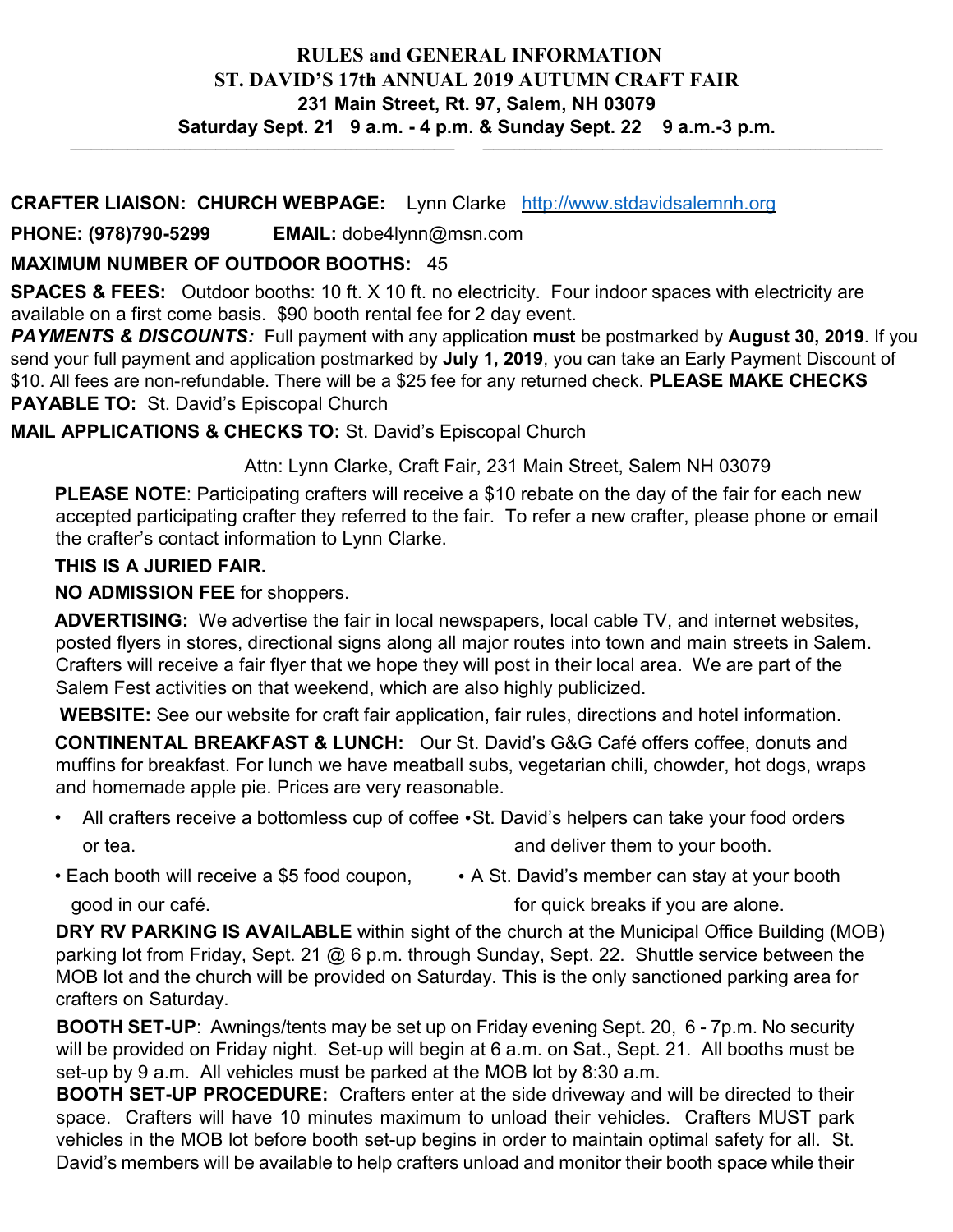vehicle is being parked. Crafters arriving after 8:30 a.m. may forfeit their space. When all booths are set up, the fair organizers may elect to open the fair a few minutes early.

**SECURITY PROVIDED:** Saturday Sept. 21 at 4 p.m. through Sunday Sept. 22 at 9 a.m. All craft items must be covered or out of sight.

# **RULES:**

- **(1) Photographs of each type of craft and one photo of an overall display must accompany this application. Photos should have your name and address on the back. Photos will be returned to you in your craft fair packet folder at the beginning of the fair if not mailed back ahead of time. Please include a business card, if you have one.**
- **(2) A description of each craft type is to be printed, signed and dated, and sent with the application form. Match a number on each photo to the same number on the description page.**
- **(3) Each booth may display up to three categories of crafts, which must be listed on the application.**
- **(4) You may share your booth with one other crafter. This crafter must also complete an application form. There is no additional fee for sharing your booth. Crafters can share a combined total of 3 craft categories for their booth.**
- **(5) Each craft category will be limited in proportion to the total number of crafters.**
- **(6) Booths will be evenly spaced and assigned with as much distance between similar type crafts as possible.**
- **(7) Crafts must be handmade by crafters, their partners, or their family. Prints of the crafter/artist's own original works are permitted.**
- **(8) Absolutely no imports may be displayed or sold. Items deemed inappropriate by the Craft Fair Screening Committee must be removed from display or the crafter will be expected to cease selling.**
- **(9) Only handmade kits may be displayed or sold. No commercially packaged kits may be sold or displayed.**
- **(10) Crafters must provide their own equipment, including tables, chairs, canopy, etc. Tent weights are required and must be provided by crafters to secure their tents.**
- **(11) Tables must be covered to the ground/floor on all publicly viewed sides. All boxes must be out of sight.**
- **(12) Please maintain and leave your booth area clean and tidy.**
- **(13) Ready-to-eat food may only be sold by St. David's parishioners. Free tasting is permitted for crafters selling canned goods, spice mixes, honey, maple syrup, etc.**
- **(14) Breakdown may not start until 3 p.m. on Sunday, and booths may not be left unattended until then. All crafters are expected to exhibit for the entire 2 day fair.**
- **(15) Your acceptance letter will be mailed to you, within two weeks after your application is received and approved. You will also be mailed a 2019 Craft Fair Flyer at this time.**
- **(16) This is an outdoor fair. There are no cancellations or rescheduling due to weather conditions. There are no refunds for a crafter's cancellation.**
- **(17) No babysitting is provided. Any child who attends must stay in the booth area or be accompanied by a responsible adult.**
- **(17) Smoking is permitted only in designated areas.**
- **(18) Crafters are responsible for their own liability insurance and sales tax compliance.**